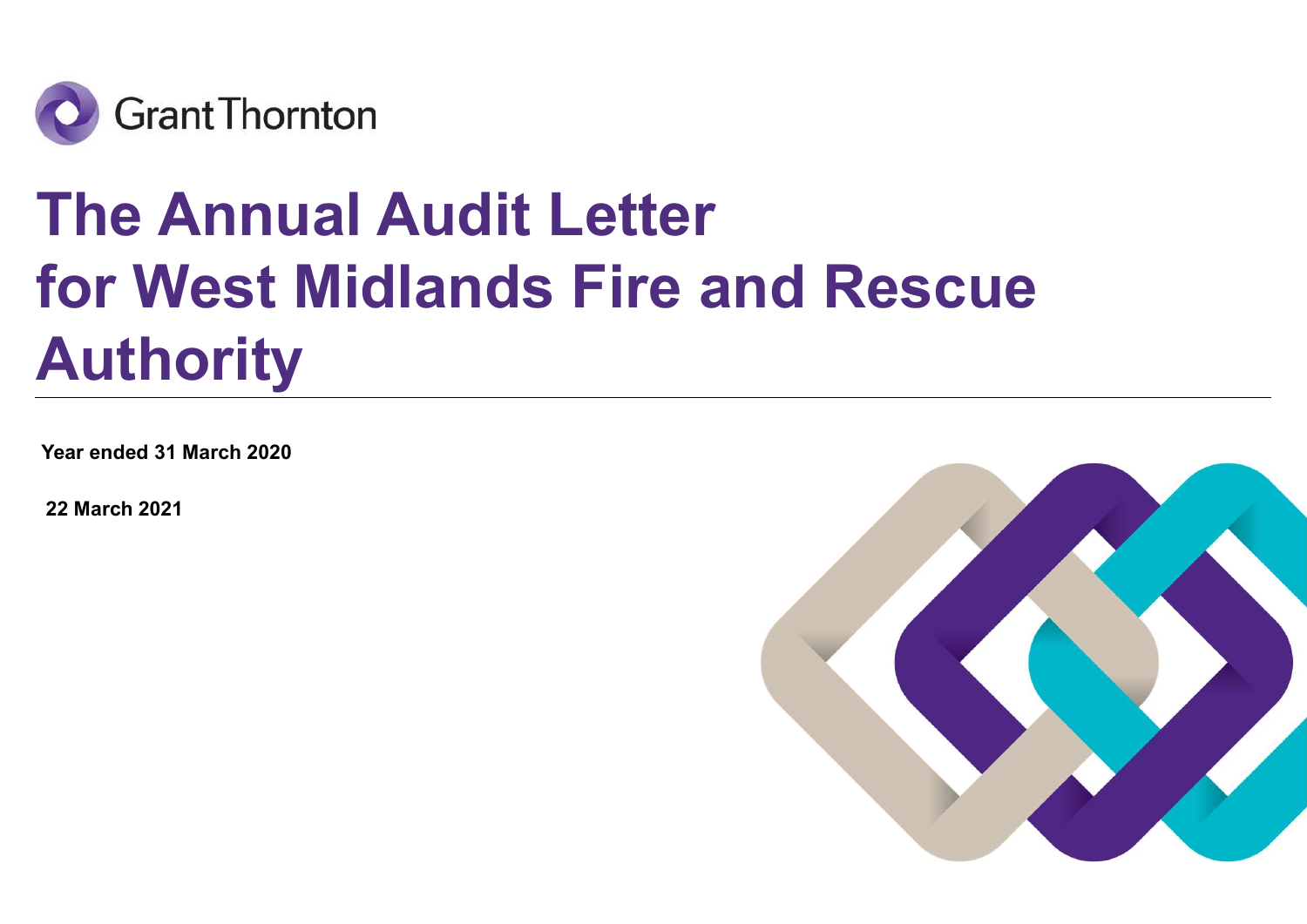### **Contents**



Your key Grant Thornton A Reports issued and fees team members are:

#### Richard Percival

**Director** T: 0121 232 5434 E: richard.d.percival@uk.gt.com

#### Avtar Sohal

**Director** T: 0121 232 5420 E: avtar.s.sohal@uk.gt.com

#### Siobhan Barnard

**Manager** T: 0121 232 5121 E: Siobhan.Barnard@uk.gt.com

#### Appendices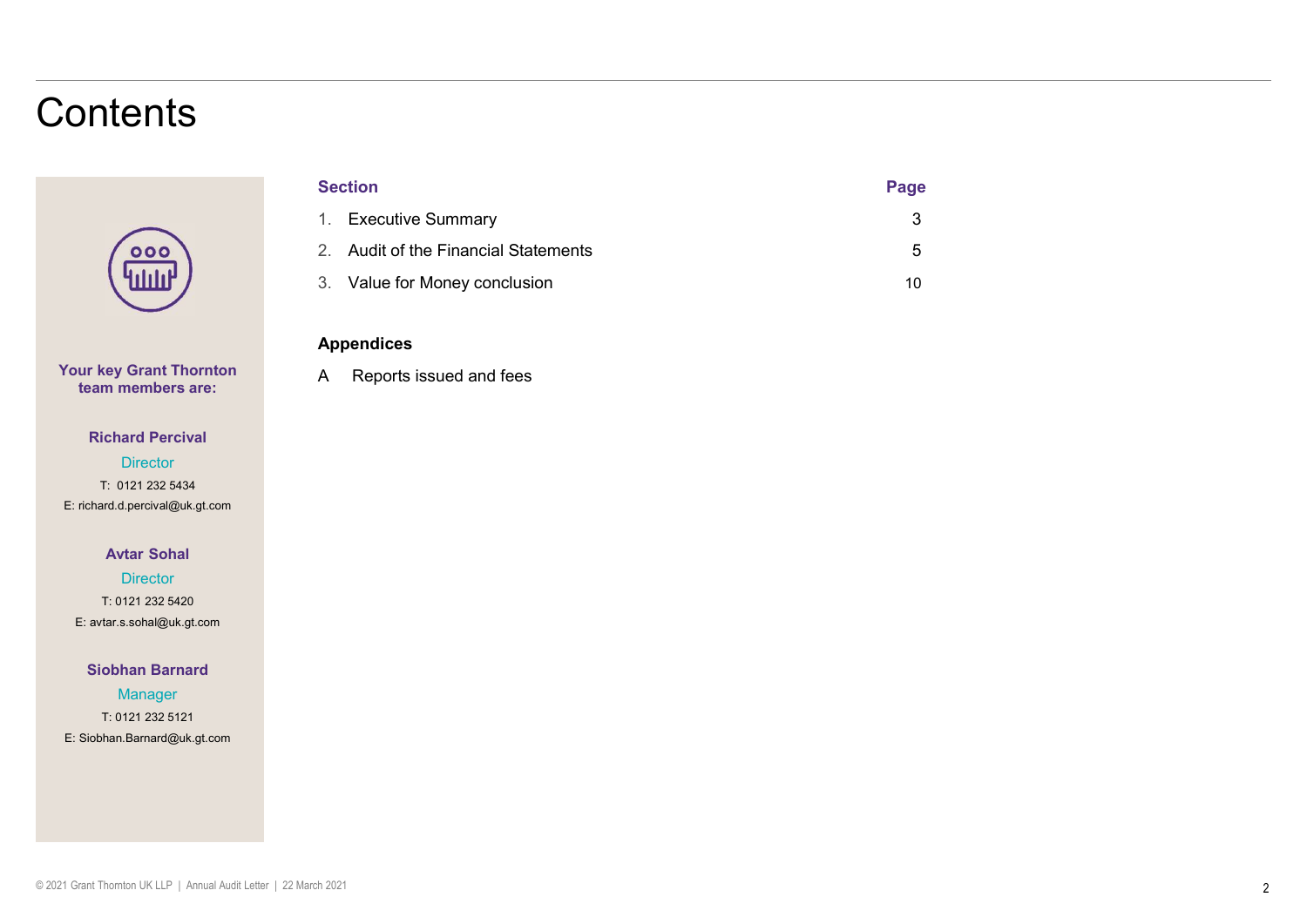## Executive Summary

#### Purpose

Executive Summary<br>
Purpose<br>
Our Annual Audit Letter (Letter) summarises the key findings arising from the<br>
Werk that we have carried out at West Midlands Fire and Rescue Authority<br>
(the Authority) for the year ended 31 Mar This Letter is intended to provide a commentary on the results of our work to<br>assess the Council's arrangements for securing economy, efficiency and<br>assess the Council's arrangements for securing economy, efficiency and EXECUTIVE SUMMARY<br>
Purpose Respective<br>
Our Annual Audit Letter (Letter) summarises the key findings arising from the We have carri<br>
work that we have carried out at West Midlands Fire and Rescue Authority which reflects<br>
( to draw to the attention of the public. In preparing this Letter, we have followed the National Audit Office (NAO)'s Code of Audit Practice and Auditor Executive Summarises the key findings arising from the We have carried our Annual Audit Letter (Letter) summarises the key findings arising from the We have carried out at West Midlands Fire and Rescue Authority which refl findings from our audit work to the Fire and Rescue Authority' in our Audit Findings Report on 5 October 2020.

Respective responsibilities<br>We have carried out our audit in accordance with the NAO's Code of Audit Practice,<br>which reflects the requirements of the Local Audit and Accountability Act 2014 (the<br>Act). Our key responsibilit We have carried out our audit in accordance with the NAO's Code of Audit Practice, which reflects the requirements of the Local Audit and Accountability Act 2014 (the Act). Our key responsibilities are to:

- 
- **Respective responsibilities**<br>We have carried out our audit in accordance with the NAO's Code of Audit Practice,<br>which reflects the requirements of the Local Audit and Accountability Act 2014 (the<br>Act). Our key responsibil **Respective responsibilities**<br>We have carried out our audit in accordance with the NAO's Code of Audit Practice,<br>which reflects the requirements of the Local Audit and Accountability Act 2014 (the<br>Act). Our key responsibil effectiveness in its use of resources (the value for money conclusion) (section three). **Respective responsibilities**<br>We have carried out our audit in accordance with the NAO's Code of Audit Practice,<br>which reflects the requirements of the Local Audit and Accountability Act 2014 (the<br>Act). Our key responsibil

#### Our work

| <b>Purpose</b><br>(the Authority) for the year ended 31 March 2020.                                             | Our Annual Audit Letter (Letter) summarises the key findings arising from the<br>work that we have carried out at West Midlands Fire and Rescue Authority                                                                                                                                                                                                                                                | <b>Respective responsibilities</b><br>We have carried out our audit in accordance with the NAO's Code of Audit Practice,<br>which reflects the requirements of the Local Audit and Accountability Act 2014 (the<br>Act). Our key responsibilities are to:                                                                                                                                                      |  |
|-----------------------------------------------------------------------------------------------------------------|----------------------------------------------------------------------------------------------------------------------------------------------------------------------------------------------------------------------------------------------------------------------------------------------------------------------------------------------------------------------------------------------------------|----------------------------------------------------------------------------------------------------------------------------------------------------------------------------------------------------------------------------------------------------------------------------------------------------------------------------------------------------------------------------------------------------------------|--|
| to draw to the attention of the public. In preparing this Letter, we have<br>Findings Report on 5 October 2020. | This Letter is intended to provide a commentary on the results of our work to<br>the Authority and external stakeholders, and to highlight issues that we wish<br>followed the National Audit Office (NAO)'s Code of Audit Practice and Auditor<br>Guidance Note (AGN) 07 - 'Auditor Reporting'. We reported the detailed<br>findings from our audit work to the Fire and Rescue Authority' in our Audit | give an opinion on the Authority's financial statements (section two)<br>assess the Council's arrangements for securing economy, efficiency and<br>effectiveness in its use of resources (the value for money conclusion) (section<br>three).<br>In our audit of the Authority's financial statements, we comply with International<br>Standards on Auditing (UK) (ISAs) and other guidance issued by the NAO. |  |
| <b>Our work</b>                                                                                                 |                                                                                                                                                                                                                                                                                                                                                                                                          |                                                                                                                                                                                                                                                                                                                                                                                                                |  |
| <b>Materiality</b>                                                                                              | Authority's gross cost of services.                                                                                                                                                                                                                                                                                                                                                                      | We determined materiality for the audit of the Authority's financial statements to be £2.4 million, which is approximately 2% of the                                                                                                                                                                                                                                                                           |  |
| <b>Financial Statements opinion</b>                                                                             |                                                                                                                                                                                                                                                                                                                                                                                                          | We gave an unqualified opinion on the Authority's financial statements on 3 March 2021.                                                                                                                                                                                                                                                                                                                        |  |
|                                                                                                                 |                                                                                                                                                                                                                                                                                                                                                                                                          | The completion of our audit was delayed due to uncertainties about the information supporting the Authority's land and buildings<br>valuation. We completed additional audit work and concluded that we had sufficient audit assurance to conclude that there was a<br>low risk that the valuation was materially misstated due to inaccurate supporting information.                                          |  |
|                                                                                                                 | We included an emphasis of matter paragraph in our report in respect of the uncertainty reported by the valuer over valuations of<br>the Authority's land and buildings due to the impact of Coronavirus pandemic. This does not affect our opinion that the<br>statements give a true and fair view of the Authority's financial position and its income and expenditure for the year.                  |                                                                                                                                                                                                                                                                                                                                                                                                                |  |
| <b>Whole of Government Accounts</b>                                                                             |                                                                                                                                                                                                                                                                                                                                                                                                          | We completed work on the Authority's consolidation return following guidance issued by the NAO.                                                                                                                                                                                                                                                                                                                |  |
| (WGA)                                                                                                           |                                                                                                                                                                                                                                                                                                                                                                                                          |                                                                                                                                                                                                                                                                                                                                                                                                                |  |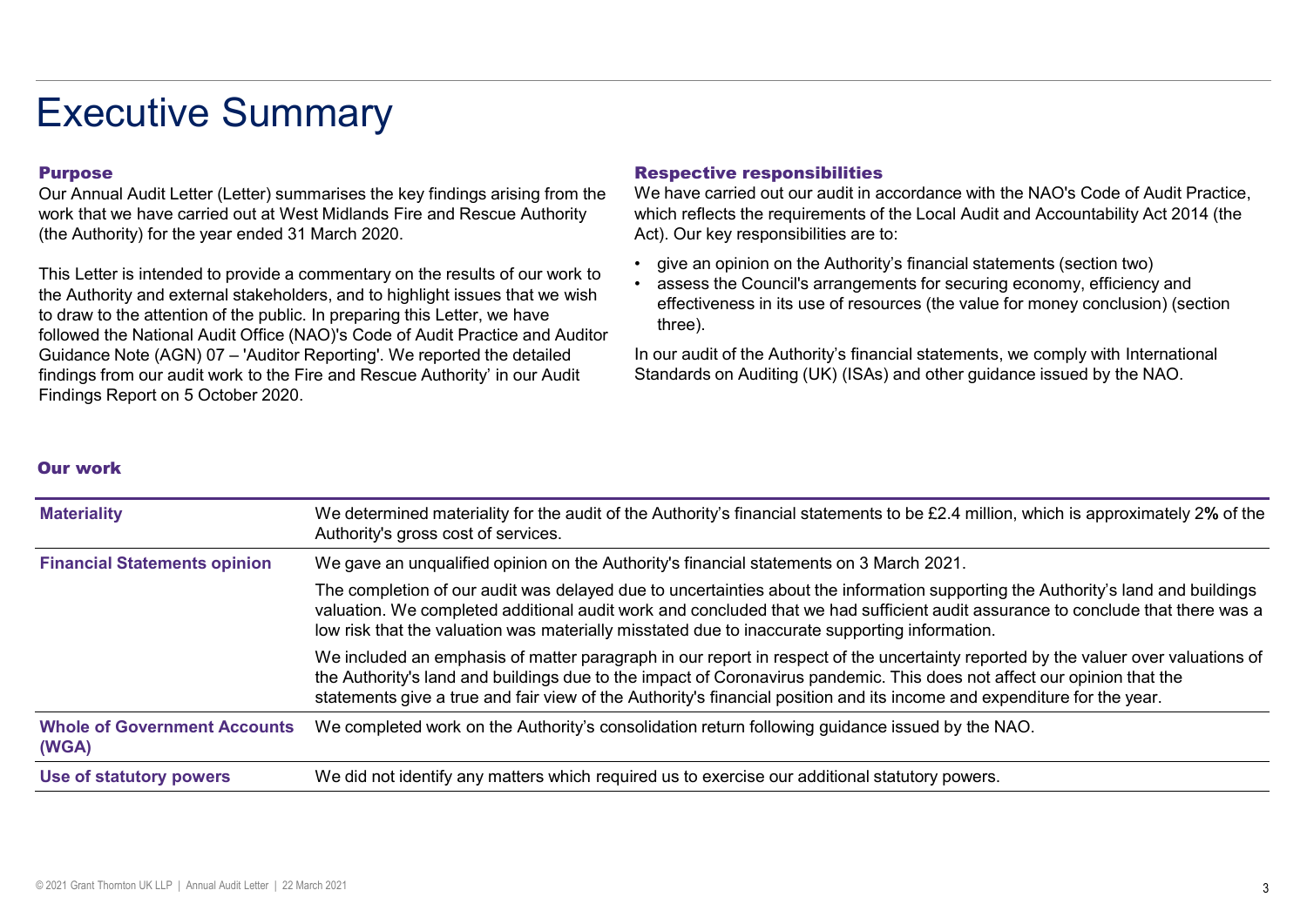## Executive Summary

| <b>Executive Summary</b>            |                                                                                                                                                                                                                                                                                                                                 |
|-------------------------------------|---------------------------------------------------------------------------------------------------------------------------------------------------------------------------------------------------------------------------------------------------------------------------------------------------------------------------------|
| <b>Value for Money arrangements</b> | We were satisfied that the Authority put in place proper arrangements to ensure economy, efficiency and effectiveness in its use<br>of resources. We reflected this in our audit report to the Authority on 3 March 2021.                                                                                                       |
| <b>Certificate</b>                  | We certified that we have completed the audit of the financial statements of West Midlands Fire & Rescue Authority in accordance<br>with the requirements of the Code of Audit Practice on 3 March 2021.                                                                                                                        |
| <b>Working with the Authority</b>   |                                                                                                                                                                                                                                                                                                                                 |
|                                     | The outbreak of the Covid-19 coronavirus pandemic has had a significant impact on the normal operations of the Authority. Including changing patterns of demand<br>and providing logistical support to local authority partners and other emergency services in managing the crisis.                                            |
|                                     | The finance and audit teams have also had to consider managing staff sickness, access to systems and team capacity. However, in practice we found that absence<br>was limited and both teams were able to effectively manage the remote working process. As we have noted the audit took longer to complete than planned and we |

The finance and audit teams have also had to consider managing staff sickness, access to systems and team capacity. However, in practice we found that absence was limited and both teams were able to effectively manage the remote working process. As we have noted the audit took longer to complete than planned and we are grateful for the finance teams continued support and engagement to enable us to complete the audit.

We would like to record our appreciation for the assistance and co-operation provided to us throughout our audit by the Authority's staff.

Grant Thornton UK LLP March 2021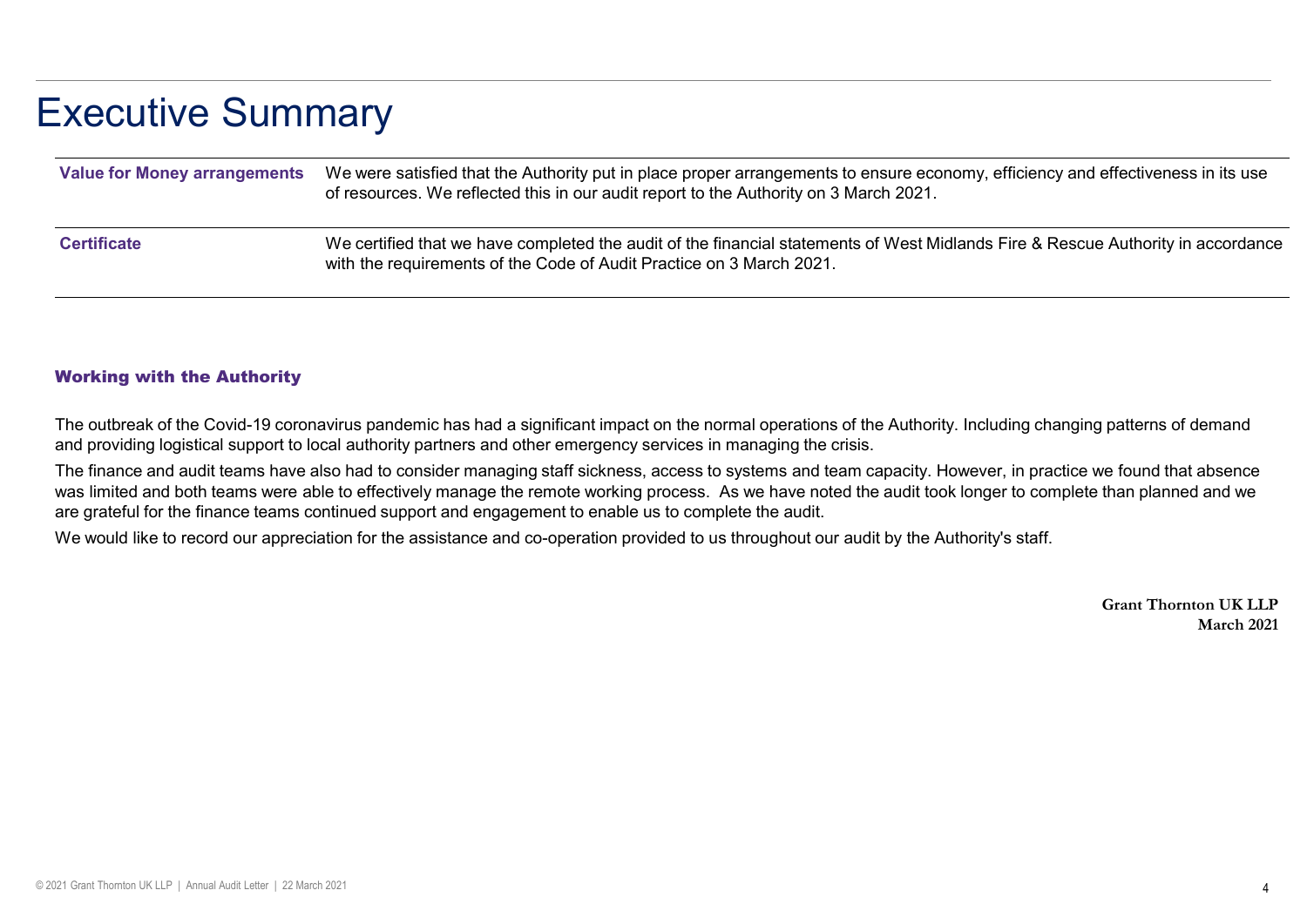### Our audit approach

#### **Materiality**

In our audit of the Authority's financial statements, we use the concept of materiality to determine the nature, timing and extent of our work, and in evaluating the results of our work. We define materiality as the size of the misstatement in the financial statements that would lead a reasonably **business** the accounting policies are appropriate, have been consistently applied and knowledgeable person to change or influence their economic decisions.

We determined materiality for the audit of the group financial statements to **wheeld in the significant accounting estimates made by management are reasonable; and We determined materiality for the audit of the group finan Audit of the Financial Statements**<br> **Statements**<br> **Statements**<br> **Exerces of our audit involves distribution**<br> **Exerces of our set of our work, and in**<br> **Exerces of our work** we define materiality at the sign of the financ services. We used this benchmark as, in our view, users of the Authority's financial statements are most interested in where the Authority has spent its revenue in the year.

We also set a lower level of specific materiality of £25,000 for senior officer remuneration to reflect the additional sensitivity in this area.

We set a lower threshold of £120,000, above which we reported errors to the Audit and Risk Committee, as those charged with governance, in our Audit Findings Report.

#### The scope of our audit

Our audit involves obtaining sufficient evidence about the amounts and disclosures in the financial statements to give reasonable assurance that they are free from material misstatement, whether caused by fraud or error. This includes assessing whether: The scope of our audit<br>
The scope of our audit<br>
Our audit involves obtaining sufficient evidence about the amounts and disclosures in<br>
the financial statements to give reasonable assurance that they are free from material<br> Fire scope of our audit<br>
For accomposition of our audit<br>
For accounting sufficient evidence about the amounts and disclosures in<br>
the financial statements to give reasonable assurance that they are free from material<br>
• th The scope of our audit<br>
Our audit involves obtaining sufficient evidence about the amounts and disclosures in<br>
the financial statements to give reasonable assurance that they are free from material<br>
misstatement, whether c

- adequately disclosed;
- 
- 

We also read the remainder of the Statement of Accounts to check it is consistent with our understanding of the Authority and with the financial statements included in the Statement of Accounts on which we gave our opinion.

We carry out our audit in accordance with ISAs (UK) and the NAO Code of Audit Practice. We believe that the audit evidence we have obtained is sufficient and appropriate to provide a basis for our opinion.

Our audit approach was based on a thorough understanding of the Authority's business and is risk based.

We identified key risks and set out overleaf the work we performed in response to these risks and the results of this work.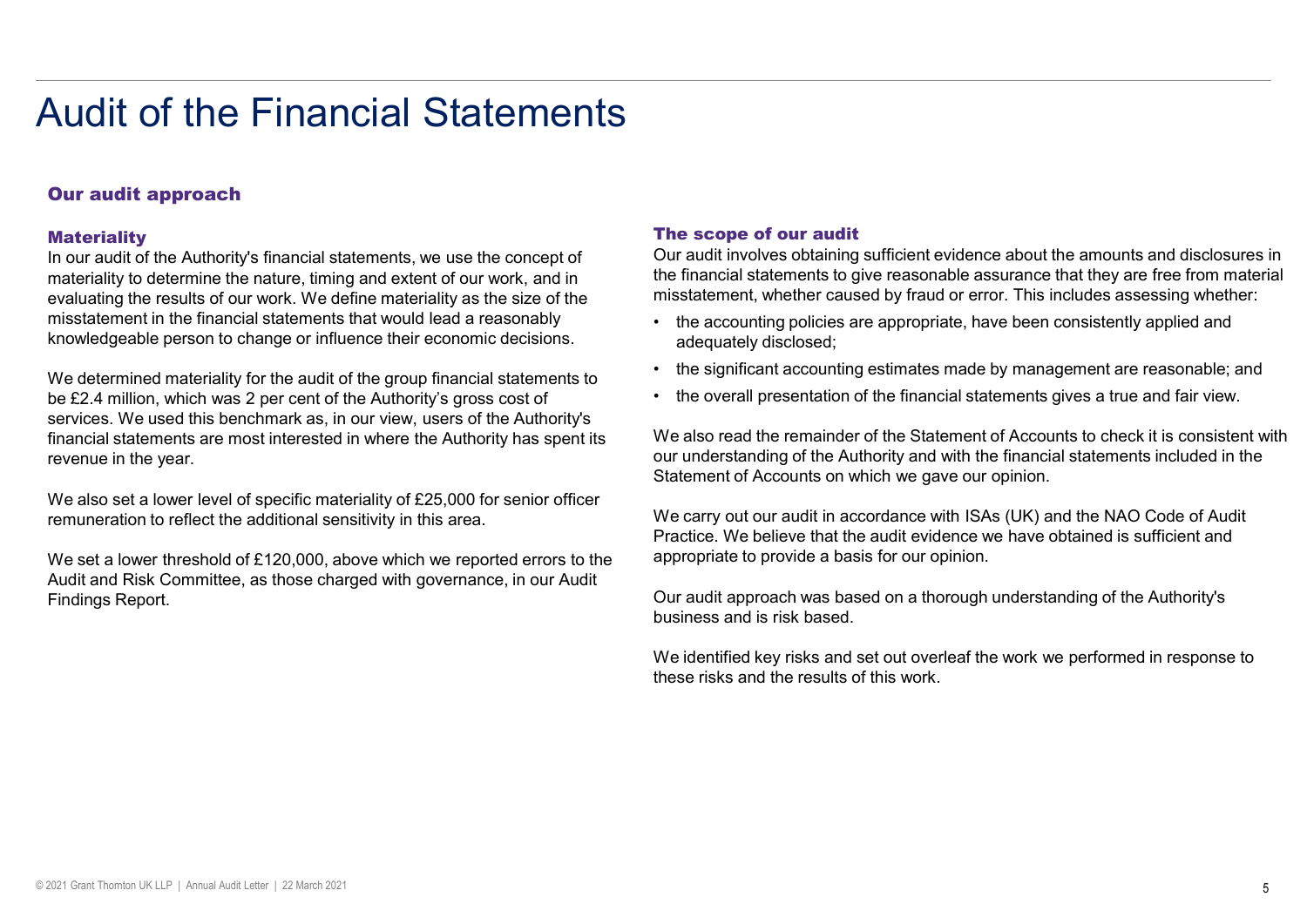### Significant Audit Risks

| <b>Audit of the Financial Statements</b>                                                                                                                                                                                                                                                                                                                                                                                                                                                                                                            |                                                                                                                                                                                                                                                                                                                                                                                                                                                                                                                                                                                                                                                                                                                                                                                                                                                                                                                                                                                                                                                                                                                                                                                                                                                  |                                                                                                                                                                                                                                         |
|-----------------------------------------------------------------------------------------------------------------------------------------------------------------------------------------------------------------------------------------------------------------------------------------------------------------------------------------------------------------------------------------------------------------------------------------------------------------------------------------------------------------------------------------------------|--------------------------------------------------------------------------------------------------------------------------------------------------------------------------------------------------------------------------------------------------------------------------------------------------------------------------------------------------------------------------------------------------------------------------------------------------------------------------------------------------------------------------------------------------------------------------------------------------------------------------------------------------------------------------------------------------------------------------------------------------------------------------------------------------------------------------------------------------------------------------------------------------------------------------------------------------------------------------------------------------------------------------------------------------------------------------------------------------------------------------------------------------------------------------------------------------------------------------------------------------|-----------------------------------------------------------------------------------------------------------------------------------------------------------------------------------------------------------------------------------------|
| <b>Significant Audit Risks</b>                                                                                                                                                                                                                                                                                                                                                                                                                                                                                                                      | These are the significant risks which had the greatest impact on our overall strategy and where we focused more of our work.                                                                                                                                                                                                                                                                                                                                                                                                                                                                                                                                                                                                                                                                                                                                                                                                                                                                                                                                                                                                                                                                                                                     |                                                                                                                                                                                                                                         |
| Risks identified in our audit plan                                                                                                                                                                                                                                                                                                                                                                                                                                                                                                                  | How we responded to the risk                                                                                                                                                                                                                                                                                                                                                                                                                                                                                                                                                                                                                                                                                                                                                                                                                                                                                                                                                                                                                                                                                                                                                                                                                     | <b>Findings and conclusions</b>                                                                                                                                                                                                         |
| Covid-19<br>The global outbreak of the Covid-19 virus<br>pandemic has led to unprecedented uncertainty<br>for all organisations, requiring urgent business<br>continuity arrangements to be implemented. We<br>expect current circumstances will have an impact<br>on the production and audit of the financial<br>statements for the year ended 31 March 2020,<br>and therefore identified the global outbreak of the<br>Covid-19 virus as a significant audit risk.                                                                               | We:<br>worked with management to understand the implications the response to the<br>Covid-19 pandemic had on the organisation's ability to prepare the financial<br>statements and update financial forecasts and assessed the implications for<br>our materiality calculations. No changes were made to materiality levels<br>previously reported. The draft financial statements were provided on 26 June<br>2020<br>liaised with other audit suppliers, regulators and government departments to<br>co-ordinate practical cross-sector responses to issues as and when they arose.<br>Examples include the material uncertainty disclosed by the Authority property<br>valuation expert<br>evaluated the adequacy of the disclosures in the financial statements that<br>arose in light of the Covid-19 pandemic<br>evaluated whether sufficient audit evidence could be obtained through remote<br>technology<br>evaluated whether sufficient audit evidence could be obtained to corroborate<br>significant management estimates such as assets and the pension fund liability<br>valuations<br>evaluated management's assumptions that underpin the revised financial<br>forecasts and the impact on management's going concern assessment | Apart from the issue noted concerning<br>material valuation uncertainty in land and<br>buildings valuations (referred to in our<br>emphasis of matter paragraph) we did not<br>have any concerns to report in relation to this<br>risk. |
| <b>Management override of controls</b><br>Under ISA (UK) 240 there is a presumed risk that<br>the risk of management over-ride of controls is<br>present in all entities. The Authority faces<br>external scrutiny of its spending and this could<br>potentially place management under undue<br>pressure in terms of how they report<br>performance.<br>We therefore identified management override of<br>control, in particular journals, management<br>estimates and transactions outside the course of<br>business as a significant audit risk. | We:<br>evaluated the design effectiveness of management controls over journals<br>analysed the journals listing and determined the criteria for selecting high risk<br>unusual journals<br>tested unusual journals recorded during the year and after the draft accounts<br>stage for appropriateness and corroboration<br>gained an understanding of the accounting estimates and critical judgements<br>applied made by management and considered their reasonableness with<br>regard to corroborative evidence<br>evaluated the rationale for any changes in accounting policies, estimates or<br>significant unusual transactions                                                                                                                                                                                                                                                                                                                                                                                                                                                                                                                                                                                                            | Our audit work did not identify any issues to<br>report in respect of management override of<br>controls.                                                                                                                               |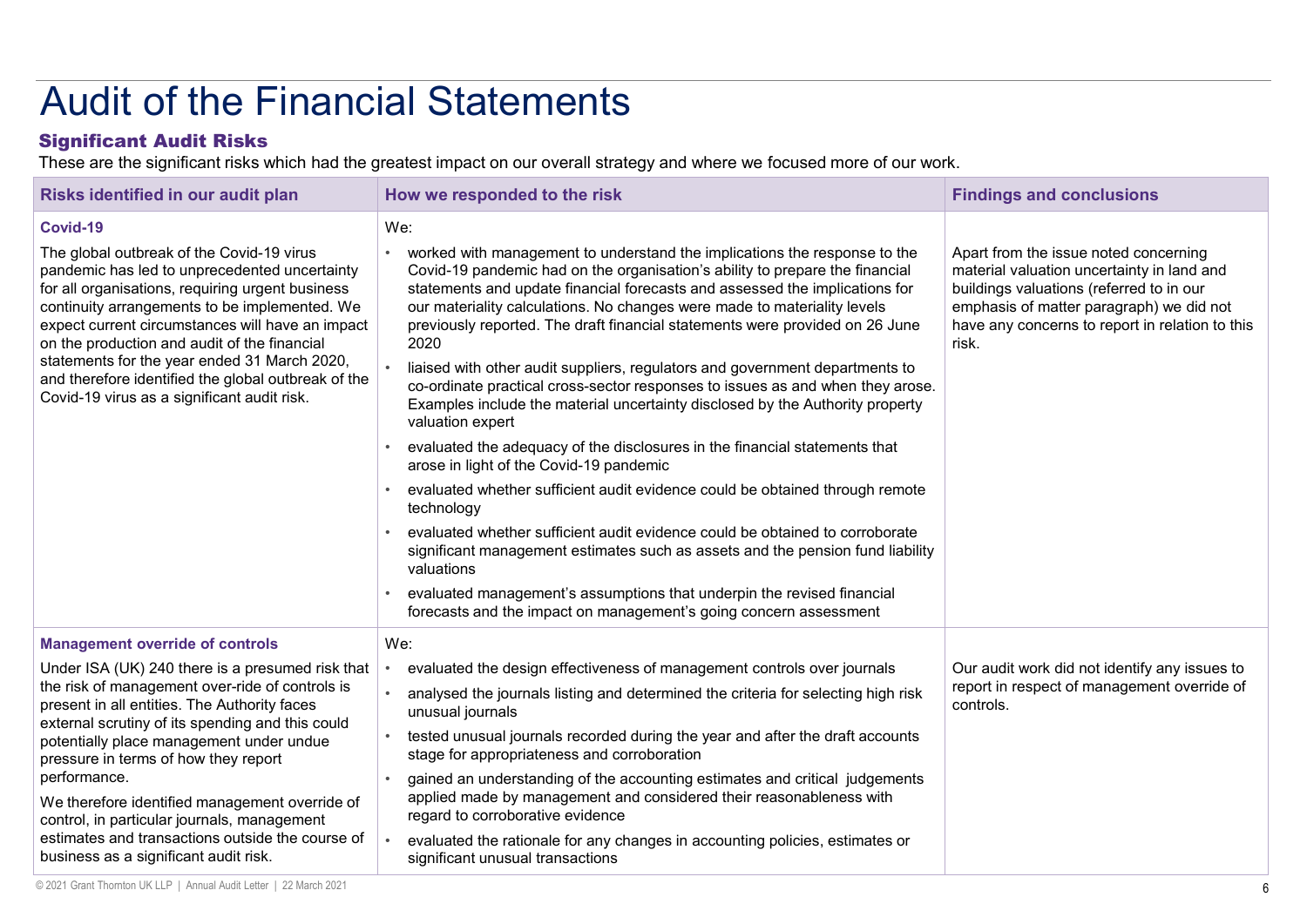| Risks identified in our audit plan                                                                                                                                                                                                                                                                                                                                                                                                                                                                                                                                                                                                                                                                                     | How we responded to the risk                                                                                                                                                                                                                                                                                                                                                                                                                                                                                                                                                                                                                                                                                                                                                                                                                                    | <b>Findings and conclusions</b>                                                                                                                                                                                                                                                                                                                                                                                                                                                                                                                                                                                                                                                                                                                                                                                                                                                                                                                                                                                                                                                                                                                                                                                                                                                                                                                                                                                                     |
|------------------------------------------------------------------------------------------------------------------------------------------------------------------------------------------------------------------------------------------------------------------------------------------------------------------------------------------------------------------------------------------------------------------------------------------------------------------------------------------------------------------------------------------------------------------------------------------------------------------------------------------------------------------------------------------------------------------------|-----------------------------------------------------------------------------------------------------------------------------------------------------------------------------------------------------------------------------------------------------------------------------------------------------------------------------------------------------------------------------------------------------------------------------------------------------------------------------------------------------------------------------------------------------------------------------------------------------------------------------------------------------------------------------------------------------------------------------------------------------------------------------------------------------------------------------------------------------------------|-------------------------------------------------------------------------------------------------------------------------------------------------------------------------------------------------------------------------------------------------------------------------------------------------------------------------------------------------------------------------------------------------------------------------------------------------------------------------------------------------------------------------------------------------------------------------------------------------------------------------------------------------------------------------------------------------------------------------------------------------------------------------------------------------------------------------------------------------------------------------------------------------------------------------------------------------------------------------------------------------------------------------------------------------------------------------------------------------------------------------------------------------------------------------------------------------------------------------------------------------------------------------------------------------------------------------------------------------------------------------------------------------------------------------------------|
| <b>Valuation of land and buildings</b><br>The Authority revalues its land and buildings on an annual<br>basis to ensure that the carrying value is not materially<br>different from the current value at the balance sheet date.<br>This valuation represents a significant estimate by<br>management in the financial statements due to the size of the<br>numbers involved (£124 million) and the sensitivity of this<br>estimate to changes in key assumptions. Management have<br>engaged the services of a valuer to estimate the current value<br>as at 31 March 2020.<br>We therefore identified valuation of land and buildings,<br>particularly revaluations and impairments, as a significant<br>audit risk. | We:<br>Evaluated management's processes and assumptions for the<br>calculation of the estimate, the instructions issued to the valuation<br>experts and the scope of their work<br>Evaluated the competence, capabilities and objectivity of the<br>valuation expert<br>Wrote to the valuer to confirm the basis on which the valuations<br>were carried out<br>Challenged the information and assumptions used by the valuer to<br>assess completeness and consistency with our understanding of<br>the Authority's valuer's report and the assumptions that underpin<br>the valuation<br>Tested the full valuation at 31 March 2020 to understand the<br>information and assumptions used in arriving at any revised<br>valuations<br>Tested revaluations made during the year to ensure they had been<br>input correctly into the Authority's asset register | Due to the outbreak of Covid-19 market<br>activity is being impacted in many sectors.<br>Many valuers have considered that less<br>weight can be attached to previous market<br>evidence to inform their opinions of value.<br>They have therefore reported to the<br>authorities on the basis of 'material valuation<br>uncertainty'. This is the case for West<br>Midlands Fire and Rescue Authority. Your<br>valuer identified a valuation uncertainty<br>relating to the impact of Covid-19. This was<br>reported in Note 3 of the financial statements<br>and referred to in our emphasis of matter<br>paragraph.<br>Our testing of the floor information provided to<br>the valuer for his valuation identified<br>inconsistencies between the floor areas used<br>and those made available to us by the<br>Property team. These differences would have<br>had a material impact on the valuation.<br>Management pursued this matter with the<br>valuer and the Property team and were able<br>to provide supporting evidence for the three<br>largest assets we tested (Fire Service HQ,<br>Walsall Station and Wolverhampton Station).<br>We were able to conclude on this basis that<br>the risk of material misstatement was low.<br>There are however differences between<br>Property and valuer floor areas for the<br>remaining 20 items in our sample that need<br>resolving before we commence our 2020/21<br>audit. |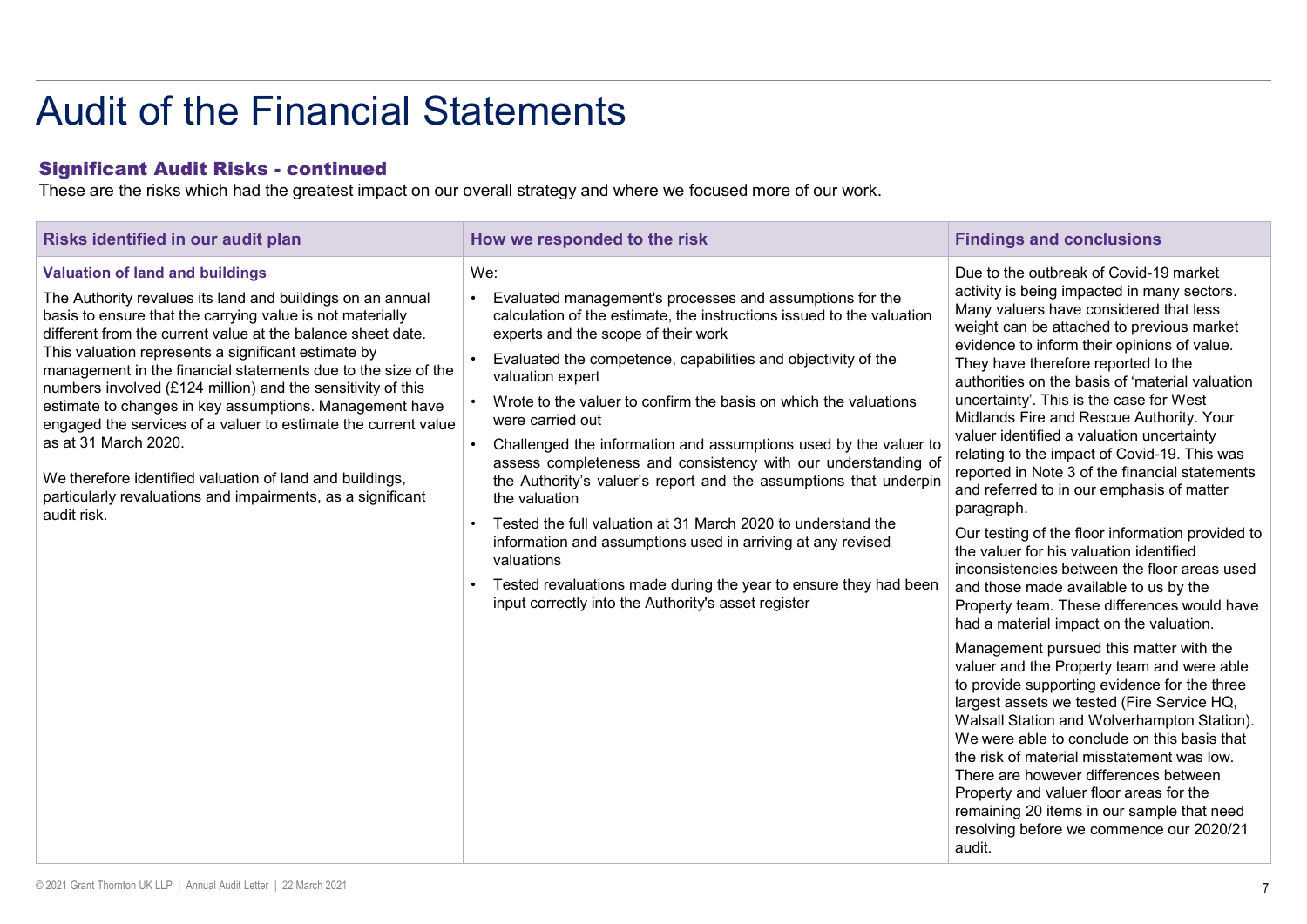| <b>Significant Audit Risks - continued</b>                                                                                                                                                                                                                                                                                                                                                                                                                                                                                                                                                                                                                             | <b>Audit of the Financial Statements</b><br>These are the risks which had the greatest impact on our overall strategy and where we focused more of our work.                                                                                                                                                                                                                                                                                                                                                                                                                                                                                                                                                                                                                                                                                                                                                                                                                                                                                                                                                                                                                                                                                                                                                                                                                                                                                                                                                                                                                                                                                                                                                                                                                                                                                                                                                                                                                                                                                                                                                                                                                                                                                                                                                                                                                                                                                                |                                                                                                                                                                                                                                                                                                                                                                                                       |
|------------------------------------------------------------------------------------------------------------------------------------------------------------------------------------------------------------------------------------------------------------------------------------------------------------------------------------------------------------------------------------------------------------------------------------------------------------------------------------------------------------------------------------------------------------------------------------------------------------------------------------------------------------------------|-------------------------------------------------------------------------------------------------------------------------------------------------------------------------------------------------------------------------------------------------------------------------------------------------------------------------------------------------------------------------------------------------------------------------------------------------------------------------------------------------------------------------------------------------------------------------------------------------------------------------------------------------------------------------------------------------------------------------------------------------------------------------------------------------------------------------------------------------------------------------------------------------------------------------------------------------------------------------------------------------------------------------------------------------------------------------------------------------------------------------------------------------------------------------------------------------------------------------------------------------------------------------------------------------------------------------------------------------------------------------------------------------------------------------------------------------------------------------------------------------------------------------------------------------------------------------------------------------------------------------------------------------------------------------------------------------------------------------------------------------------------------------------------------------------------------------------------------------------------------------------------------------------------------------------------------------------------------------------------------------------------------------------------------------------------------------------------------------------------------------------------------------------------------------------------------------------------------------------------------------------------------------------------------------------------------------------------------------------------------------------------------------------------------------------------------------------------|-------------------------------------------------------------------------------------------------------------------------------------------------------------------------------------------------------------------------------------------------------------------------------------------------------------------------------------------------------------------------------------------------------|
| <b>Risks identified in our</b>                                                                                                                                                                                                                                                                                                                                                                                                                                                                                                                                                                                                                                         | How we responded to the risk                                                                                                                                                                                                                                                                                                                                                                                                                                                                                                                                                                                                                                                                                                                                                                                                                                                                                                                                                                                                                                                                                                                                                                                                                                                                                                                                                                                                                                                                                                                                                                                                                                                                                                                                                                                                                                                                                                                                                                                                                                                                                                                                                                                                                                                                                                                                                                                                                                | <b>Findings and conclusions</b>                                                                                                                                                                                                                                                                                                                                                                       |
| audit plan                                                                                                                                                                                                                                                                                                                                                                                                                                                                                                                                                                                                                                                             |                                                                                                                                                                                                                                                                                                                                                                                                                                                                                                                                                                                                                                                                                                                                                                                                                                                                                                                                                                                                                                                                                                                                                                                                                                                                                                                                                                                                                                                                                                                                                                                                                                                                                                                                                                                                                                                                                                                                                                                                                                                                                                                                                                                                                                                                                                                                                                                                                                                             |                                                                                                                                                                                                                                                                                                                                                                                                       |
| <b>Valuation of the pension</b><br>fund net liability<br><b>Fire Fighter and Local</b><br><b>Government Pension</b><br><b>Scheme</b><br>The Authority's pension fund<br>net liability, as reflected in its<br>balance sheet as the net<br>defined benefit liability,<br>represents a significant<br>estimate in the financial<br>statements.<br>The pension fund net liability<br>is considered a significant<br>estimate due to the size of the<br>numbers involved and the<br>sensitivity of the estimate to<br>changes in key assumptions.<br>We therefore identified<br>valuation of the Authority's<br>pension fund net liability as a<br>significant audit risk. | The Authority's total net pension liability at 31 March 2020 was £1,697 million (Prior Year £1,805<br>million) comprising the Local Government Pension Scheme (LGPS) and the Fire Fighters Pension<br>(unfunded) schemes.<br>The Authority uses Barnett Waddingham for the LGPS Pension Schemes to provide an actuarial<br>valuation of the Authority's assets and liabilities derived from the West Midlands scheme and the<br>Government Actuary Department (GAD) for the Fighters' Pension Scheme. A full actuarial valuation<br>is required periodically. The latest full actuarial valuation was completed in 2019. A roll forward<br>approach is used in intervening periods, which utilises key assumptions such as life expectancy,<br>discount rates, salary growth and investment returns. Given the significant value of the net pension<br>fund liability, small changes in assumptions can result in significant valuation movements.<br>We:<br>updated our understanding of the processes and controls put in place by management to ensure<br>that the Authority's pension fund net liability is not materially misstated and evaluated the design<br>of the associated controls;<br>evaluated the instructions issued by management to their management expert (an actuary) for<br>this estimate and the scope of the actuary's work;<br>assessed the competence, capabilities and objectivity of the actuary who carried out the<br>Authority's pension fund valuations;<br>assessed the accuracy and completeness of the information provided by the Authority to the<br>actuaries to estimate the liabilities;<br>tested the consistency of the pension fund asset and liability and disclosures in the notes to the<br>core financial statements with the actuarial report from the actuaries;<br>undertook procedures to confirm the reasonableness of the actuarial assumptions made by<br>reviewing the report of the consulting actuary (as auditor's expert) and performing any additional<br>procedures suggested within the report<br>reviewed the inclusion of remedy within the actuary report<br>LGPS - requested assurances from the auditor of West Midlands Pension Fund (WMPF) as to the<br>controls surrounding the validity and accuracy of membership data; contributions data and<br>benefits data sent to the actuary by the pension fund and the fund assets valuation in the pension<br>fund financial statements. | In July 2020 HM Treasury issued further<br>guidance on assessing the impact of the<br>McCloud/Sargeant remedy. As the actuary<br>assessed this as having a material impact,<br>reducing the pension liability by £9.6million,<br>the final version of the accounts was adjusted.<br>Our audit work did not find any other issues to<br>report in respect of the valuation of pensions<br>liabilities. |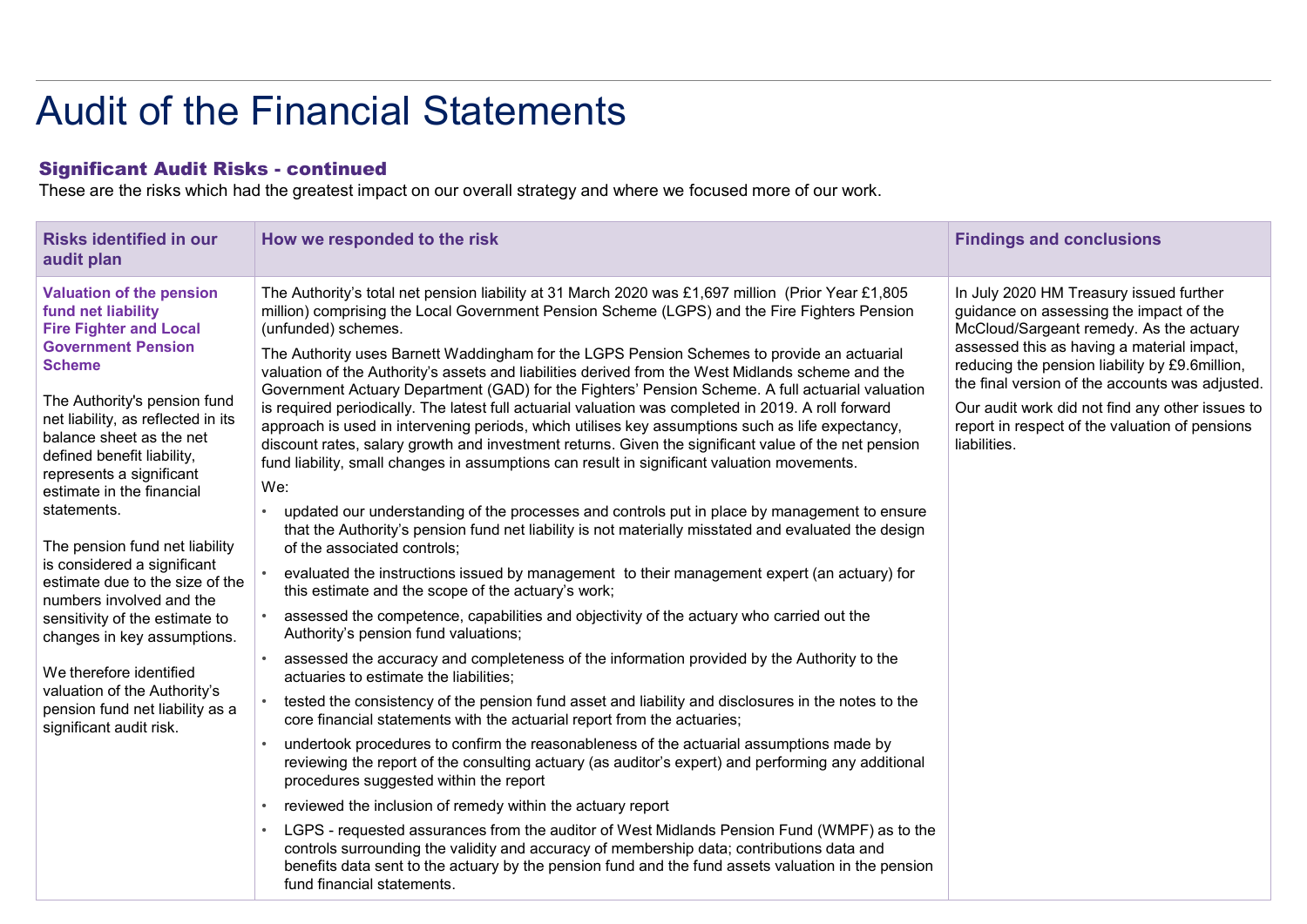#### Audit opinion

We gave an unqualified opinion on the Authority's financial statements on 3 March 2021.

#### Preparation of the financial statements

The Authority presented us with draft financial statements in June in accordance with the agreed timescale, and provided a good set of working papers to support them. The finance team responded promptly and efficiently to our queries during the course of the audit.

#### Issues arising from the audit of the financial statements

We reported the key issues from our audit to the meeting of the Fire and Rescue Authority on 5 October 2020.

#### Annual Governance Statement and Narrative Report

We are also required to review the Authority's Annual Governance Statement and Narrative Report. It published them on its website alongside the draft Statement of Accounts in June.

Both documents were prepared in line with the CIPFA Code and relevant supporting guidance. We confirmed that both documents were consistent with the financial statements prepared by the Authority and with our knowledge of the Authority.

#### Whole of Government Accounts (WGA)

We carried out work in line with instructions provided by the NAO . We issued an assurance statement which confirmed the Authority was below the audit threshold on 3 March 2021.

#### Certificate of closure of the audit

We certified that we have completed the audit of the financial statements of West Midlands Fire and Rescue Authority in accordance with the requirements of the Code of Audit Practice on 3 March 2021.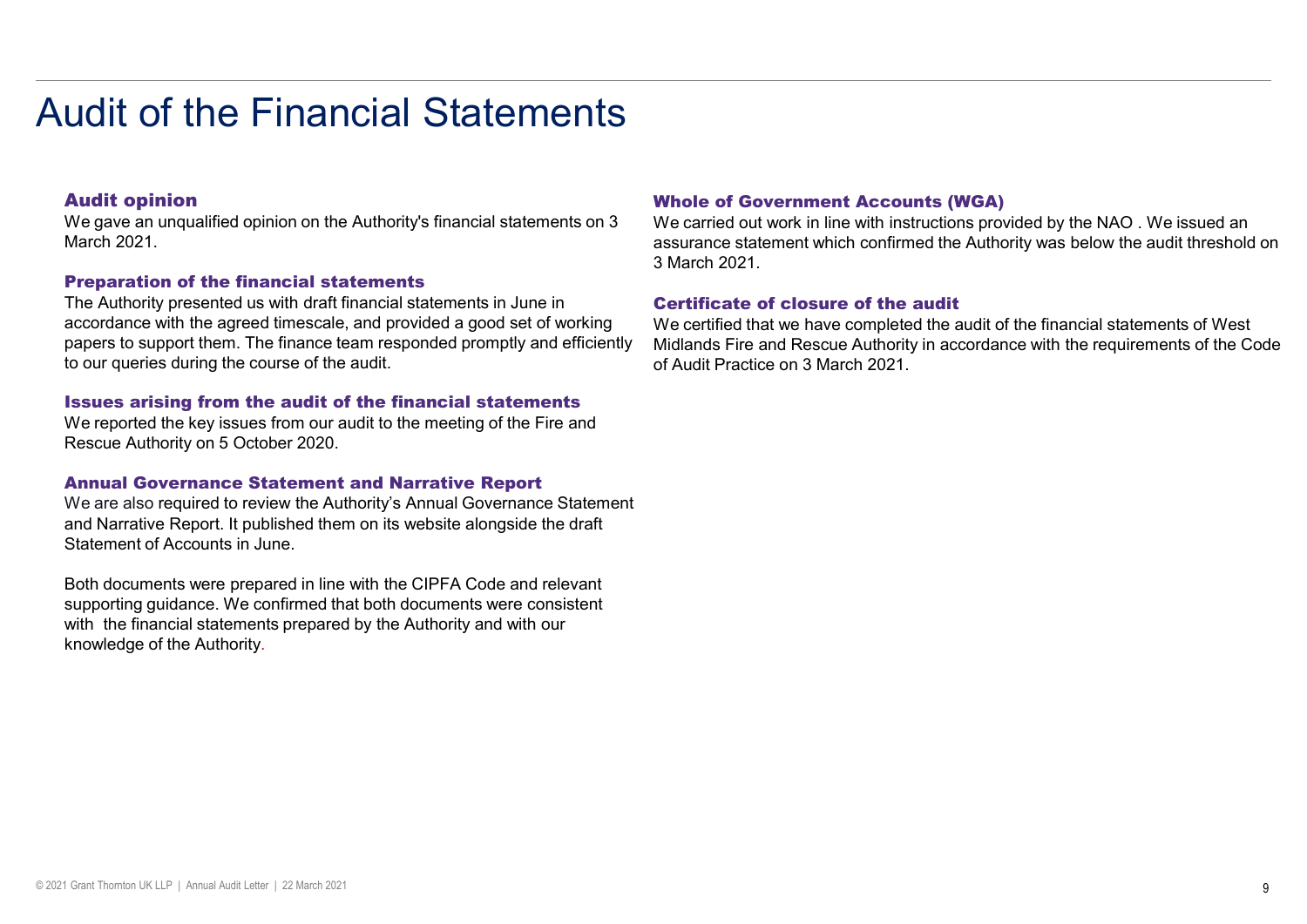### Value for Money conclusion

### **Background**

We carried out our review in accordance with the NAO Code of Audit Practice, following the guidance issued by the NAO in April 2020 which specified the criterion for auditors to evaluate:

In all significant respects, the audited body takes properly informed decisions and deploys resources to achieve planned and sustainable outcomes for taxpayers and local people. **Background**<br>
We carried out our review in accordance with the NAO Code of Audit<br>
We are statisfed that in all significant respects the API example and action of Practice, following the guidance issued by the NAO in April

### Key findings

Our first step in carrying out our work was to perform a risk assessment and identify the risks where we concentrated our work.

Following on from that assessment and during the course of our audit, we identified financial sustainability as a significant value for money risk.

summarised our findings and conclusions

### Overall Value for Money conclusion

We are satisfied that in all significant respects the Authority put in place proper arrangements to secure economy, efficiency and effectiveness in its use of resources for the year ending 31 March 2020.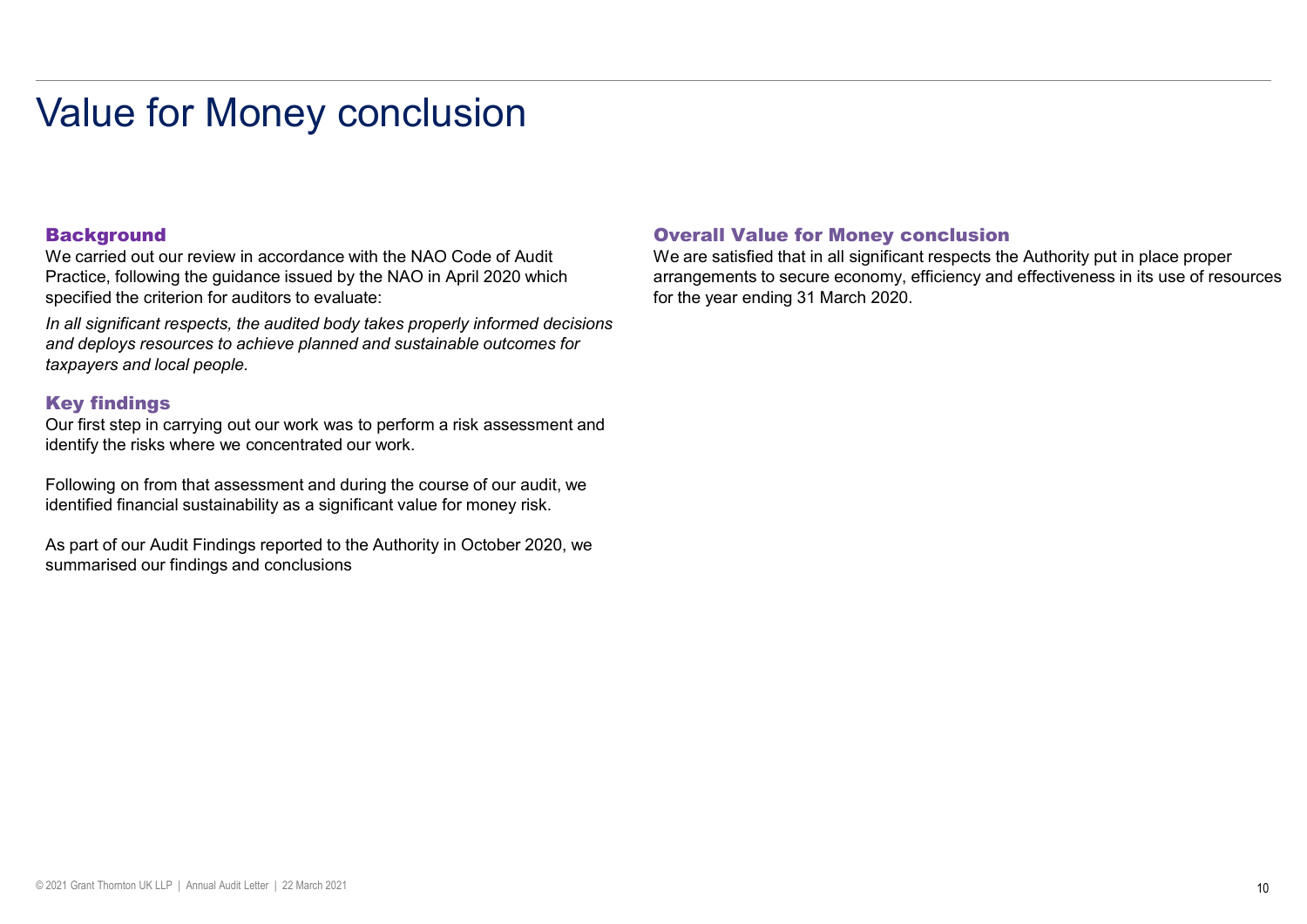## Value for Money (continued)

for Money<br>
Value for Money (continued)<br>
Risk identified in our audit plan – Financial Sustainability<br>
Risk identified in our audit plan – Financial Sustainability<br>
Siven the financial uncertainty in future funding arrangem Financial uncertainty in future funding arrangements<br>Given the financial uncertainty in future funding arrangements there is a residual VFM risk in respect of planning finances effectively to support the sustainable delive

#### Our findings

#### 2019/20 Out-turn

strategic priorities and maintain statutory (CONTINUED)<br>Strategic priorities and maintain statutory functions.<br>Given the financial uncertainty in future funding arrangements there is a residual VFM risk in respect of plann The Authority forecast that it would deliver a balanced position for 2019/20, broadly in line with its budget and this was achieved. The Authority's General Fund reserves have reduced significantly over the last three years from £52.970 million at the 31 March 2017 to £35.960 million as at 31 March 2020. Although the Treasurer is satisfied that there are currently sufficient General Fund balances, there is limited scope to reduce balances further. The Kidentified in our audit plan – Financial Sustainability<br>The Kidentified in our audit plan – Financial Sustainability<br>Straige profiles and minitain slatulory functions.<br>Straige profiles and minitain slatulory functions for Money<br>Wallue for Monet in our undit plan - Financial Sustainability<br>Rive the financial uncertainty in future funding arrangements there is a residual VFM risk in respect of planning finances effectively to support the Value for Money (continued)<br>
Risk identified in our audit plan – Financial Sustainability<br>
Given the financial uncertainty in future funding arrangements there is a residual VFM risk in respect of planning finances effecti

#### 2020/21 Position

anticipated.

The Treasurer's budget report made clear that this funding settlement was a one-year arrangement only and that there are continuing budget uncertainties, particularly related to Firefighter pension scheme costs.

From April 2019 the employer contribution rate on unfunded Firefighter pensions schemes increased from an average of 17.6 percent to 30.2 percent. The estimated cost to would also be provided for 2020/21. Funding for this change beyond 2020/21 is uncertain.

the Authority's 2020/21 budget does not include any contingency for additional costs arising from this.

Risk identified in our audit plan – Financial Sustainability<br>Siven the financial uncertainty in future funding arrangements there is a residual VFM risk in respect of planning finances effectively to support the sustainabl The Authority's 2020/21 budget was agreed before the onset of the Covid19 pandemic. In common with all public sector bodies the Authority has had additional demands and uncertainties to deal with. These included the impact of remote working and potentially higher levels of sickness absence. Fire Officers have also volunteered for challenging sexuage promus ano mannam statutory uncores.<br>2019/20 Out-turn<br>The Authority forecast that it would deliver a balanced position for 2019/20, proadly in line with its budget and this was achieved. The Authorny's General Fund funding. The Authority received £2.79 million of Covid19 funding.

#### Forward Look

The Authority foreast that it would deliver balanear position for 2019/20, proady in line with is budget and this was chiesens hand the impact of Colematical Settlement Fund research for a controlly supported about the imp and the Fair Funding Review implementation has been postponed until 1 April 2023. This uncertainty, the potential for the Authority to face significant increases in its pension are currently sufficient General Fund balances, there is limited scope to reduce balances further.<br>The Authority agred a net revenue budget of 1:10,147 million for 2020/21 Due to the uncertainty about Government funding it Fund balances. would reduce by two percent. This did not happen, and the 2020/21 settlement was positive for the Authority resulting in one funding being £2.0 million higher than the basis of the Rreasure's budget true franchises particl antiforeted.<br>The Treasurer's budget report made clear that this funding sellternet was a one-year arrangement only and that there are continuing budget uncertaintes, patitcularly<br>related to Firefalyter persion scheme costs

#### Auditor Conclusion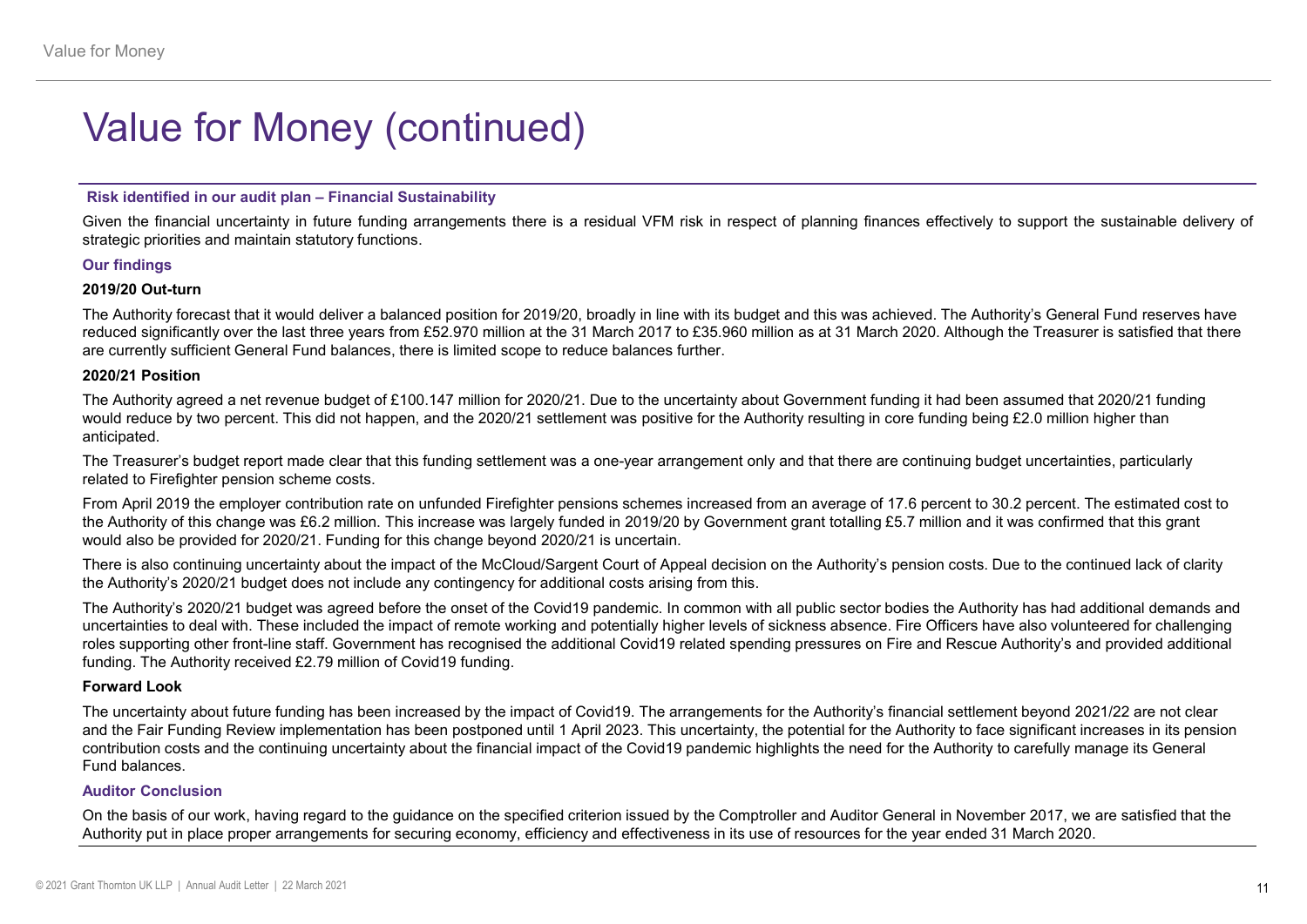### A. Reports issued and fees

#### Reports issued

| A. Reports issued and fees                                                                                                                                                                                                                                 |                    |                                 |                                                                 |
|------------------------------------------------------------------------------------------------------------------------------------------------------------------------------------------------------------------------------------------------------------|--------------------|---------------------------------|-----------------------------------------------------------------|
| We confirm below our final reports issued and fees charged for the audit.                                                                                                                                                                                  |                    |                                 |                                                                 |
|                                                                                                                                                                                                                                                            |                    |                                 |                                                                 |
| <b>Reports issued</b>                                                                                                                                                                                                                                      |                    | <b>Fees</b>                     |                                                                 |
| <b>Report</b>                                                                                                                                                                                                                                              | <b>Date issued</b> |                                 |                                                                 |
| <b>Audit Plan</b>                                                                                                                                                                                                                                          | <b>March 2020</b>  | Statutory audit                 |                                                                 |
| Audit Plan Update                                                                                                                                                                                                                                          | April 2020         |                                 | Impact of Covid19 working arrangements                          |
| <b>Audit Findings Report</b>                                                                                                                                                                                                                               | October 2020       | audit work                      | Land and buildings valuation - additional                       |
| <b>Annual Audit Letter</b>                                                                                                                                                                                                                                 | March 2021         | <b>Total fees</b>               |                                                                 |
|                                                                                                                                                                                                                                                            |                    |                                 |                                                                 |
| <b>Audit fee variation</b>                                                                                                                                                                                                                                 |                    | <b>Area</b>                     | <b>Reason</b>                                                   |
| As outlined in our audit plan, the 2019-20 scale fee published by PSAA of £29,750<br>assumed the scope of the audit did not significantly change. Due to the additional<br>work we are required to do since the audit contract was awarded by PSAA Limited |                    | Covid19 working<br>arrangements | Remote working du<br>increased both the<br>the audit and the in |
| we agreed a fee variation of £5,750 increasing the audit fee to £35,500.                                                                                                                                                                                   |                    |                                 | Additional time was                                             |
| The completion of our audit was impacted by the Covid pandemic and additional<br>work required on the Authority's land and buildings valuation (see table). We are<br>therefore proposing a further fee variation of £9,830.                               |                    |                                 | review managemer<br>due to increased ur<br>remote working.      |
|                                                                                                                                                                                                                                                            |                    |                                 | We are proposing a<br>cover these additior                      |

#### Audit fee variation

#### Fees and the contract of the contract of the contract of the contract of the contract of the contract of the contract of the contract of the contract of the contract of the contract of the contract of the contract of the c

| <b>Fees</b>                                             |                                                                                                                                  |                     |                         |                        |
|---------------------------------------------------------|----------------------------------------------------------------------------------------------------------------------------------|---------------------|-------------------------|------------------------|
|                                                         |                                                                                                                                  | <b>Planned</b><br>£ | <b>Actual fees</b><br>£ | 2018/19 fees<br>£      |
| Statutory audit                                         |                                                                                                                                  | 35,500              | 35,500                  | 33,750                 |
| Impact of Covid19 working arrangements                  |                                                                                                                                  |                     | 3,550                   |                        |
| Land and buildings valuation - additional<br>audit work |                                                                                                                                  |                     | 6,280                   |                        |
|                                                         |                                                                                                                                  |                     |                         |                        |
| <b>Total fees</b>                                       |                                                                                                                                  | 35,500              | 45,330                  | 33,750                 |
|                                                         |                                                                                                                                  |                     |                         | <b>Proposed</b><br>Fee |
| <b>Area</b>                                             | <b>Reason</b>                                                                                                                    |                     |                         | £                      |
| Covid19 working<br>arrangements                         | Remote working due to the pandemic has<br>increased both the elapsed time taken to complete<br>the audit and the input required. |                     |                         | 3,550                  |
|                                                         | Additional time was necessary to revisit planning,                                                                               |                     |                         |                        |

| <b>Area</b>                         | <b>Reason</b>                                                                                                                                                                                                                                                                                                                                                                                | <b>Proposed</b><br><b>Fee</b><br>£ |
|-------------------------------------|----------------------------------------------------------------------------------------------------------------------------------------------------------------------------------------------------------------------------------------------------------------------------------------------------------------------------------------------------------------------------------------------|------------------------------------|
| Covid19 working<br>arrangements     | Remote working due to the pandemic has<br>increased both the elapsed time taken to complete<br>the audit and the input required.<br>Additional time was necessary to revisit planning,<br>review management estimates and assumptions<br>due to increased uncertainty and the impact of<br>remote working.<br>We are proposing a 10 percent fee variation to<br>cover these additional costs | 3,550                              |
| Land and buildings<br>valuation $-$ | Additional work necessary due to limited<br>information provide to support floor area data used<br>additional audit work in the valuation and material differences to data<br>used by valuer.                                                                                                                                                                                                | 6,280                              |
| Total                               |                                                                                                                                                                                                                                                                                                                                                                                              | 9,830                              |